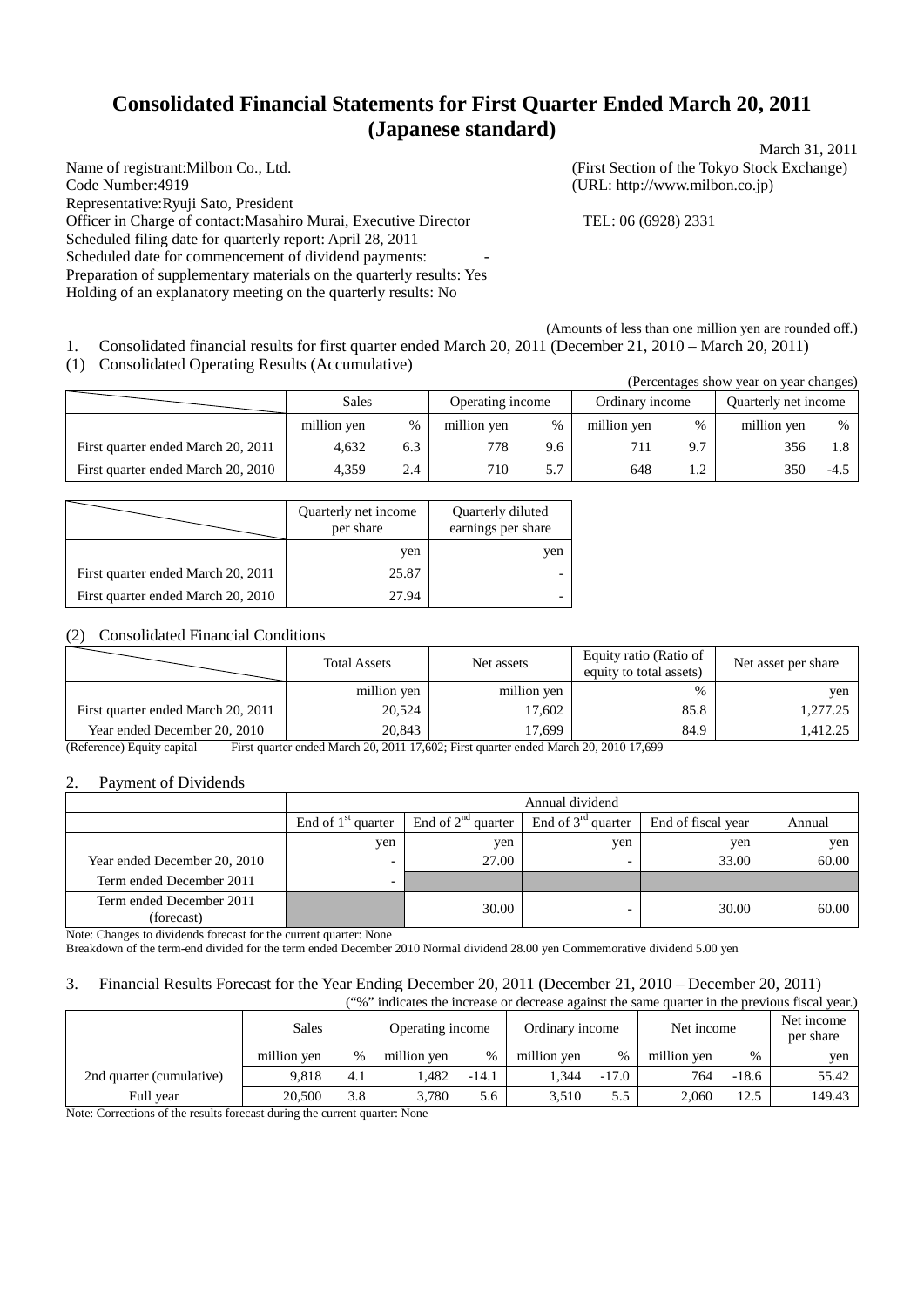- 4. Other (For details, please refer to "2. Other information", p.4 of the Supplementary Materials.)
- (1) Transfer of significant subsidiaries during the quarter: None<br>New: 0 companies (Company name: ),  $N$ , Excluded: 0 companies (Company name: ) Note: This means whether or not there were any transfers of specific subsidiaries involving changes in the scope of consolidation during the current quarterly accounting period.
- (2) Application of simplified accounting methods and specific accounting methods: Yes Note: This means whether or not simplified accounting methods or accounting methods specific to the preparation of quarterly consolidated financial statements were applied.
- (3) Changes in accounting policies, procedures and methods, etc.
	- 1) Changes due to amendment to the accounting standards, etc.; Yes
		- 2) Changes other than those in 1) above; None
	- Note: This means whether or not there were any changes in accounting policies, procedures and methods, etc., related to the preparation of the quarterly consolidated financial statements that were described in "Summary of Significant Accounting Policies for the Preparation of Quarterly Consolidated Financial Statements".
- (4) Number of shares outstanding (common shares)
	- 1) Number of shares outstanding at term-end (including treasury stock) First quarter ended March 20, 2011, 13,798,848 shares; Year ended December 20, 2010, 12,544,408 shares 2) Number of treasury shares at term-end
	- First quarter ended March 20, 2011, 16,968 shares; Year ended December 20, 2010, 11,594 shares
	- 3) Average number of shares through accounting period (quarterly consolidated accumulative period) First quarter ended March 20, 2011, 13,783,573 shares; First quarter ended March 20, 2010, 12,532,794 shares
- \* Display of the state of implementation of quarterly review procedures
- This quarterly financial statement is not subject to the quarterly review procedures based on the Financial Instruments and Exchange Act and the company has not conducted quarterly financial statement review procedures based on the Financial Instruments and Exchange Act.
- \* Proper use of earnings forecasts and other matters
- Statements concerning the future such as the earnings forecasts given in this document are based on information currently in the possession of the Company and on assumptions that the Company considers reasonable. Actual earnings, etc., may differ greatly due to various factors. For matters concerning the assumptions on which earnings forecasts are premised and the use of earnings forecasts, refer to "1. Qualitative information on the consolidated results for the current quarter, etc. (3) Qualitative information on the consolidated earnings forecast" on p.3 of the "Consolidated Financial Statements for the First Quarter of the Fiscal Term Ended March 20, 2011 -Supplementary Materials".
- The Company carried out a share split at a ratio of 1.1 shares for each ordinary share on December 21, 2010.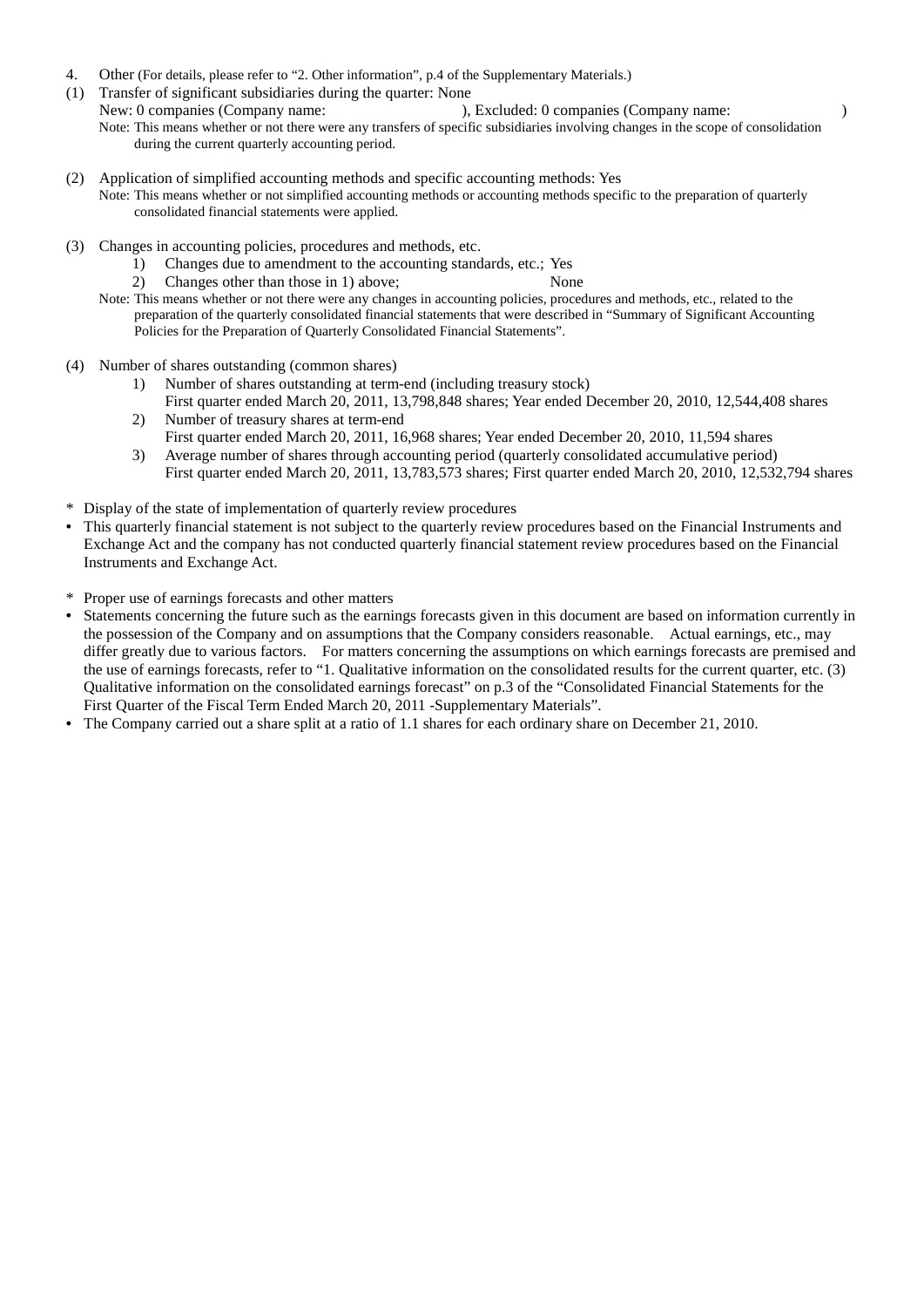Contents of the supplementary materials

| 1.  |  |
|-----|--|
| (1) |  |
| (2) |  |
| (3) |  |
| 2.  |  |
| (1) |  |
| (2) |  |
| (3) |  |
|     |  |
| 3.  |  |
| (1) |  |
| (2) |  |
|     |  |
| (3) |  |
| (4) |  |
| (5) |  |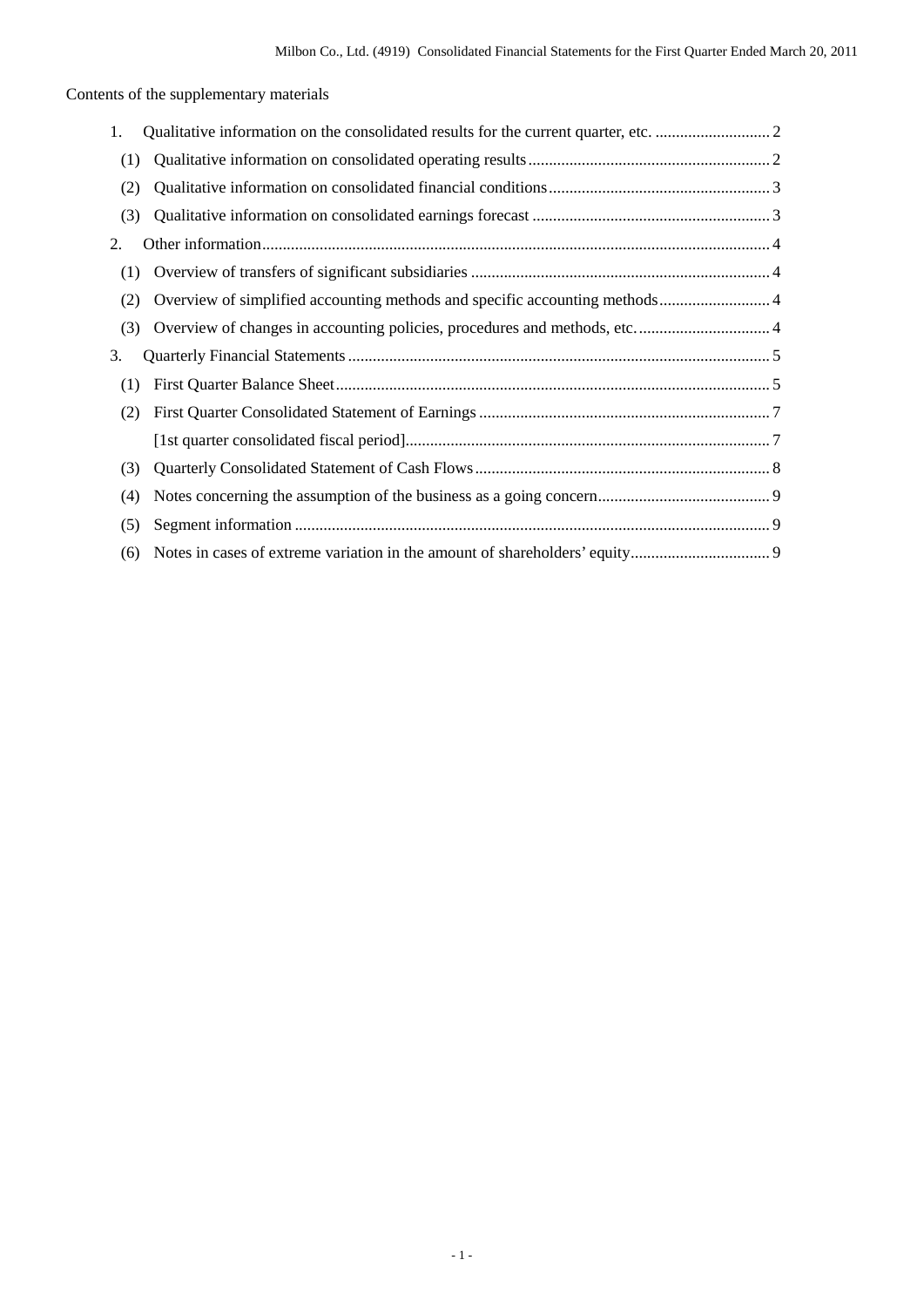- 1. Qualitative information on the consolidated results for the current quarter, etc.
- (1) Qualitative information on consolidated operating results

Although the Japanese economy emerged from the temporary correction phase it was in from autumn last year onwards and again showed signs of recovery during the first quarter consolidated fiscal period under review, including a rally in exports following the recovery of overseas economies such as America and China, the country continued to experience difficult conditions, with trends in personal consumption affected by the impact of the strong yen and the prolongation of deflation.

It is estimated that the difficult environment continued in the beauty industry too, with no signs of recovery still in regard to decreases in the number of customers due to the extension of the cycle of customer visits.

In these conditions, the company group worked on policy promotion activities for Milbon salons under the themes of "Improvement of communication and technical quality as professionals for hair designs that make women light up even on the inside", which takes "support for the creation of human resource cultivation systems for professionals who pursue the heart of women" as its basic policy, and "Support for the creation of human resource cultivation systems at Milbon salons that have incorporated the female perspective". Furthermore, because we provided support for professional technology and sales of hair care products centered on DEESSE'S NEU DUE and DEESSE'S LINKAGE-μ, which were newly launched as practical items that improve the quality of menus because of the great-feeling sensation when running the fingers through the hair and the beauty of hair texture, etc., and also because hair color products centered on dyes for grey hair performed well, group sales overall produced results in excess of those for the same period of the previous year.

In regard to the situations at the company's three wholly owned subsidiaries, sales at Milbon USA, Inc., were lower than sales for the same period of the previous year. This was because of a decrease in sales of straight perm products, which continue to face a serious challenge, and hair care product related sales, even though sales of salon treatment products, a new category in the North American market, performed well.

Furthermore, sales at Milbon Trading (Shanghai) Co., Ltd., finished higher than sales for the same period last year because of the development of new product-handling salons progressing as planned due to the deployment of sales activities focused on top salons that have acquired wealthy customers in the east China region (Shanghai City, Jiangsu and Zhejiang) and the south China region (Guangdong, Fukien).

Sales at Milbon Korea Co., Ltd., exceeded initial plans due to the company promoting the new introduction of hair care products centered on salon treatments to hair color outlets acquired by positive educational support activities for local hair designers.

Although the company was in a difficult environment, consolidated sales during the first quarter consolidated period under review increased 272 million yen to 4,632 million yen (an increase of 6.3% in comparison to the same period last year).

Operating income finished at 778 million yen (an increase of 9.6% in comparison to the same period last year), ordinary income at 711 million yen (an increase of 9.7% in comparison to the same period last year) and quarterly net income at 356 million yen (an increase of 1.8% in comparison to the same period last year).

|                         | 1st Quarter, Previous Term |              | Current 1st Ouarter | Increase/(decrease) |               |
|-------------------------|----------------------------|--------------|---------------------|---------------------|---------------|
| <b>Product Category</b> | Sales amount               | Ratio $(\%)$ | Sales amount        | Ratio $(\%)$        | Sales amount  |
|                         | (million yen)              |              | (million yen)       |                     | (million yen) |
| Hair care products      | 2,251                      | 51.6         | 2,332               | 50.3                | 80            |
| Hair coloring products  | 1,635                      | 37.5         | .843                | 39.8                | 207           |
| Permanent wave products | 416                        | 9.6          | 403                 | 8.7                 | $-13$         |
| Others                  | 55                         | 1.3          | 53                  |                     |               |
| Total                   | 4,359                      | 100.0        | 4,632               | 100.0               | 272           |

Breakdown of sales by product category is shown as follows: [Breakdown of consolidated sales by product category]

(Hair care products)

In an environment where competition among hair care products for the public market and the pro-use market of specialist products for beauty salons continues to be severe, the industry overall is estimated to have grown slightly on account of positive efforts towards hair care, centered on salon treatments that repair hair damage.

In such circumstances, the Milbon Group saw sales in the hair care product sector exceed those for the same period last year because sales of DEESSE'S NEU DUE, a texture care series launched in February that provides an improved sensation when running the fingers through the hair and lets users experience more of the beauty of color hair design, performed well and the creation of the market for highly effective salon treatment products, including DEESSE'S LINKAGE-μ, a salon treatment system that increases the moisture of every strand of dry hair right to its tip and realizes an impressive sensation when running the fingers through the hair, progressed well too.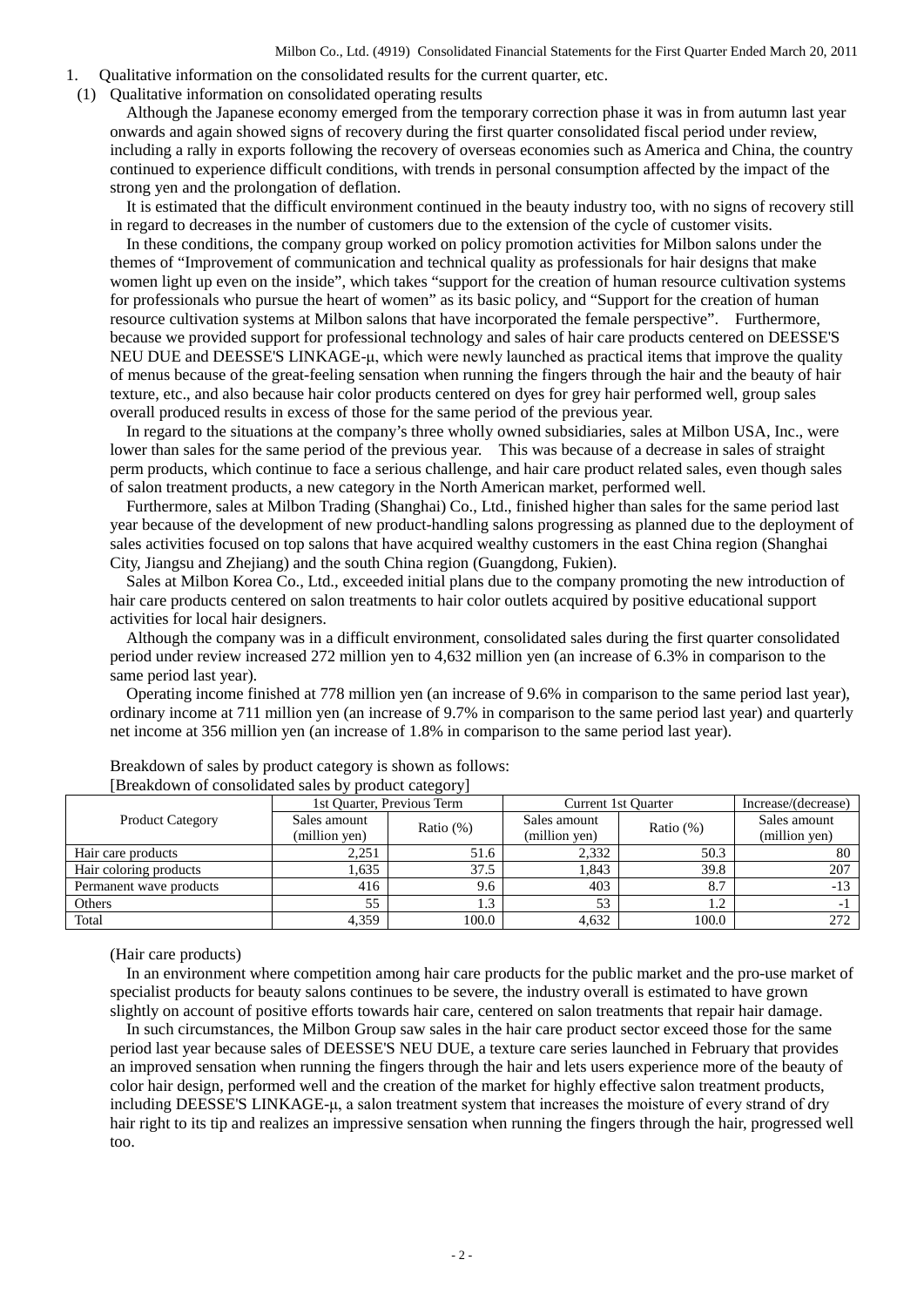(Hair coloring products)

Because of the increased impact of the desire of consumers to maintain their current standards of living and lessen expenses, the competition with home color products that allow users to dye their hair casually at home intensified further and the size of the industry overall is estimated to have decreased slightly.

In such circumstances, the Milbon Group saw sales in the hair color segment exceed sales for the same period last year because sales of fashion color products performed well through seasonal color (fashionable colors matched to the seasons) promotional activities for customers based on additional colors in the ORDEVE line of general coloring products that the company launched in March, and also because grey coloring products centered on LISEINTER continued to perform well too.

#### (Permanent wave products)

It is estimated that the industry overall contracted slightly due to a decrease in perm style needs associated with changes in trends.

In such circumstances, the Milbon Group made efforts towards the creation of straight perm allure centered on LISCIO GLANFE, a straight perm product that expresses a soft silhouette for a feeling of roundness depending on hair quality. As a result, sales of straight perm products overall exceeded those for the same period last year, but sales in the permanent wave product segment finished lower than the same period last year.

#### (Others)

There are no particular items to present.

## (2) Qualitative information on consolidated financial conditions

1) Assets, liabilities and net assets

Total assets at the end of the 1st quarter consolidated fiscal period decreased by 319 million yen to 20,524 million yen compared to the end of the previous consolidated fiscal year.

Current assets decreased 60 million yen to 7,974 million yen compared to the end of the previous consolidated fiscal year. Major variable factors included a decrease of 341 million yen in trade notes and accounts receivable, although cash and deposits increased by 70 million yen, goods and products increased by 150 million yen and materials and inventory goods increased by 59 million yen.

Fixed assets decreased by 258 million yen to 12,549 million yen compared to the end of the previous consolidated fiscal year. Major variable factors were a decrease of 151 million yen in tangible fixed assets in association with the posting of depreciation expenses, etc., and a decrease of 99 million yen in investment securities in association with decreases in the market values of listed shares.

Current liabilities decreased 221 million yen to 2,503 million yen compared to the end of the previous consolidated fiscal year. Major variable factors were an increase of 192 million yen in the reserve for bonus payments and an increase of 90 million yen in accrued consumption tax, etc., while accrued liabilities decreased 333 million yen and accrued income tax, etc., decreased 280 million yen.

There was no great variation in mixed liabilities compared to the end of the previous consolidated fiscal year. Net assets decreased 96 million yen to 17,602 million yen compared to the end of the previous consolidated fiscal year. Major variable factors were a decrease of 57 million yen in retained earnings and a decrease of 17 million yen in the valuation difference of other securities.

As a result, the company's equity ratio changed from 84.9% at the end of the previous consolidated fiscal year to 85.8%. Net assets per share based on total outstanding shares as of the end of the accounting period decreased from 1,412.25 yen per share at the end of the previous consolidated fiscal year to 1,277.25 yen per share.

## 2) Cash flows

Cash and cash equivalents (hereinafter referred to as "funds" ) at the end of the 1st quarter consolidated fiscal period increased 70 million yen compared to the end of the previous consolidated fiscal year as a result of the use of funds acquired through operating activities in the payment of corporate taxes, etc., and the payment of dividends. The balance of funds at the end of the 1st quarter consolidated fiscal period was 2,740 million yen.

#### (Cash Flows from Operating Activities)

Funds obtained from operating activities were 554 million yen. This was mainly the result of 617 million yen recorded in income before income taxes and minority interests, depreciation costs of 234 million yen and the payment of corporate and other taxes of 618 million yen.

#### (Cash Flows from Investing Activities)

Funds used for investing activities were 84 million yen. The funds were mainly used for the purchase of property and equipment worth 58 million yen and intangible fixed assets worth 31 million yen.

#### (Cash Flows from Financing Activities)

Funds used as a result of financing activities were 390 million yen. This was mainly the result of dividend payments for shareholders of 381 million yen.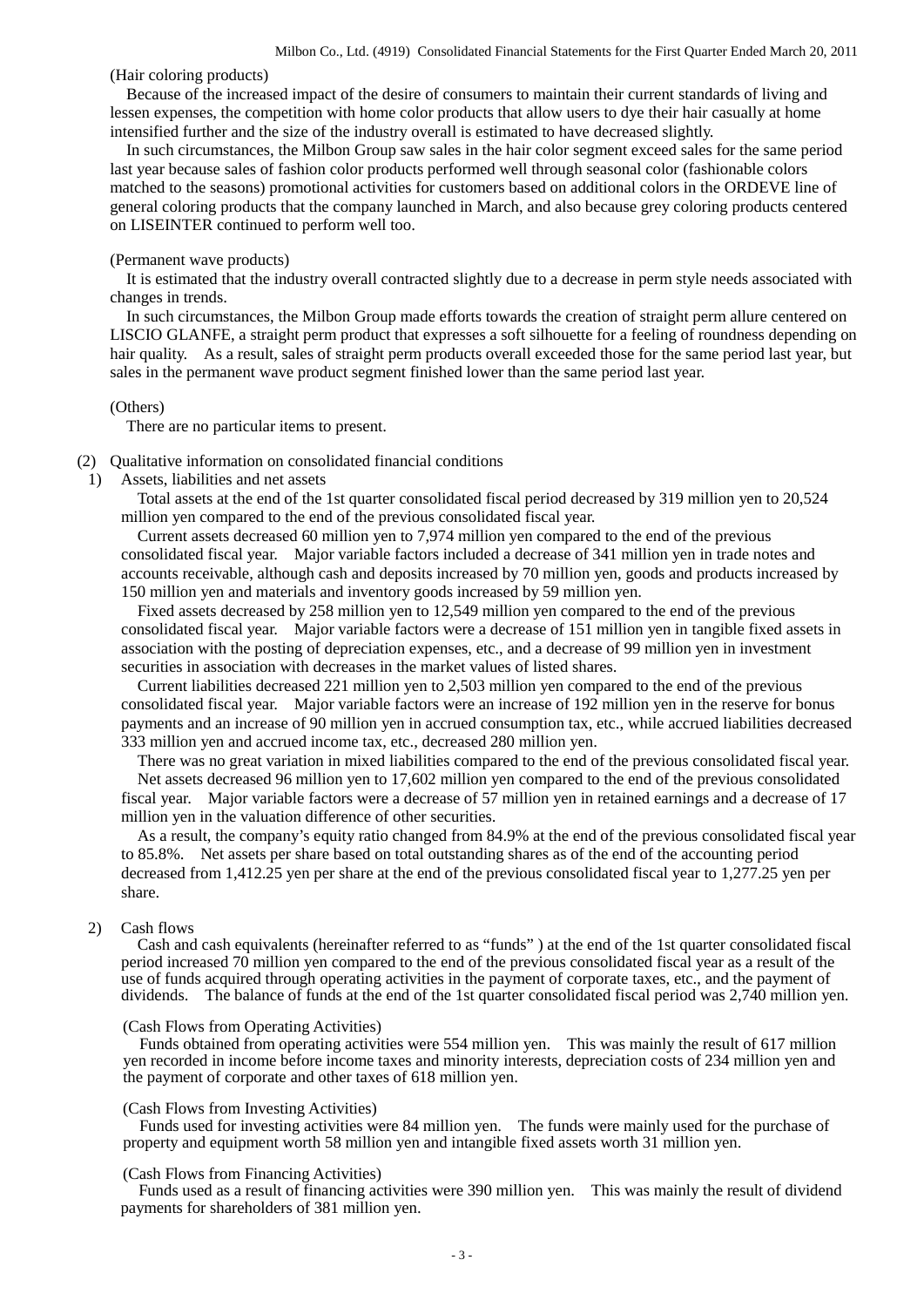- (3) Qualitative information on consolidated earnings forecast No personnel of the Milbon Group were injured by the Great East Japan Earthquake that occurred on March 11, 2011. Furthermore, there was no significant damage at factories and sales bases either. The impact of this disaster on results is currently under investigation and the company shall make an announcement promptly if a significant impact is expected.
- 2. Other information
- (1) Overview of transfers of significant subsidiaries None
- (2) Overview of simplified accounting methods and specific accounting methods
- 1) Simplified accounting methods
	- (Valuation methods for inventories)

The calculation of inventories at the end of the 1st quarter consolidated fiscal period is calculated by omitting a physical inspection and using a rational method of calculation based upon the physical inspection amount for the end of the previous consolidated fiscal year.

(Calculation methods for depreciation expenses for fixed assets)

Fixed assets using a fixed percentage depreciation method are calculated by dividing the amount of depreciation expenses for the consolidated fiscal year proportionally between the respective accounting periods.

- 2) Accounting methods specific to the preparation of quarterly financial statements None
- (3) Overview of changes in accounting policies, procedures and methods, etc.

Application of the "Accounting Standard for Asset Retirement Obligations"

The company is applying the "Accounting Standard for Asset Retirement Obligations" (ASBJ Statement No.18; March 31, 2008) and the "Guidance on Accounting Standard for Asset Retirement Obligations" (ASBJ Guidance No.21; March 31, 2008) from the 1st quarter consolidated fiscal period under review.

By doing so, income before income taxes and minority interests has decreased by 29 million yen.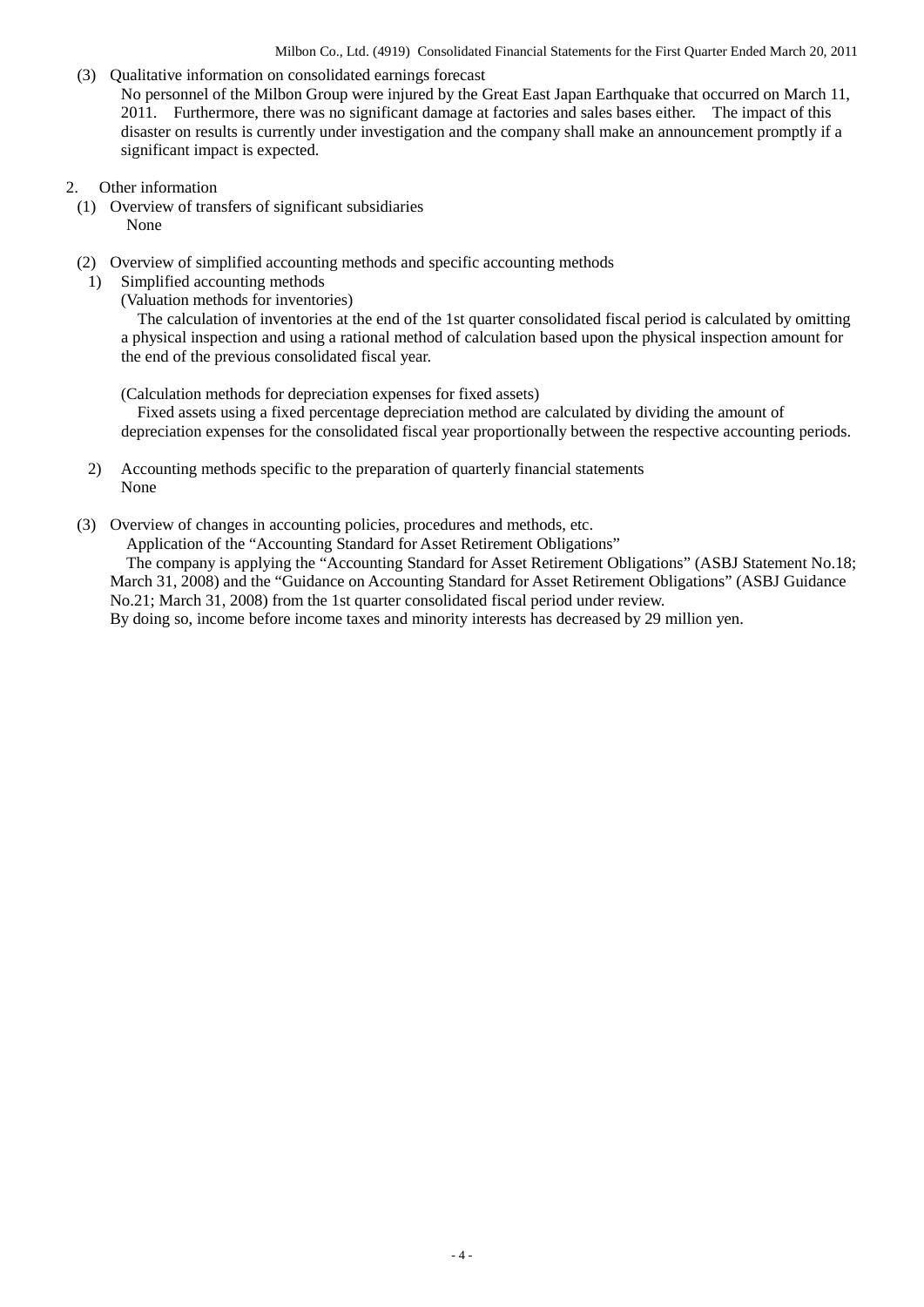## 3. Quarterly Financial Statements

## (1) First Quarter Balance Sheet

|                                                                      | End of 1st quarter consolidated<br>fiscal period under review<br>(March 20, 2011) | (Unit: thousand yen)<br>Condensed consolidated<br>balance sheet for previous<br>consolidated fiscal year<br>(December 20, 2010) |
|----------------------------------------------------------------------|-----------------------------------------------------------------------------------|---------------------------------------------------------------------------------------------------------------------------------|
| Assets                                                               |                                                                                   |                                                                                                                                 |
| Current assets                                                       |                                                                                   |                                                                                                                                 |
| Cash and bank deposits                                               | 2,743,275                                                                         | 2,673,044                                                                                                                       |
| Trade notes and accounts receivable                                  | 2,516,343                                                                         | 2,857,374                                                                                                                       |
| Goods and products                                                   | 1,788,866                                                                         | 1,638,450                                                                                                                       |
| Work in progress                                                     | 14,376                                                                            | 20,370                                                                                                                          |
| Raw materials and inventory goods                                    | 622,572                                                                           | 563,184                                                                                                                         |
| Others                                                               | 298,192                                                                           | 293,220                                                                                                                         |
| Allowance for doubtful accounts                                      | $-8,762$                                                                          | $-9,963$                                                                                                                        |
| Total current assets                                                 | 7,974,866                                                                         | 8,035,681                                                                                                                       |
| Fixed assets                                                         |                                                                                   |                                                                                                                                 |
| Property and equipment                                               |                                                                                   |                                                                                                                                 |
| Buildings and other structures(net amount)                           | 4,120,829                                                                         | 4,210,785                                                                                                                       |
| Machinery, equipment and vehicles for transportation<br>(net amount) | 1,018,242                                                                         | 1,074,533                                                                                                                       |
| Land                                                                 | 4,763,766                                                                         | 4,763,766                                                                                                                       |
| Construction in progress                                             | 9,619                                                                             | 3,634                                                                                                                           |
| Others (net amount)                                                  | 237,656                                                                           | 248,769                                                                                                                         |
| Total tangible fixed assets                                          | 10,150,114                                                                        | 10,301,488                                                                                                                      |
| Intangible fixed assets                                              | 423,662                                                                           | 451,968                                                                                                                         |
| Investments and other assets                                         |                                                                                   |                                                                                                                                 |
| Investment in securities                                             | 1,081,331                                                                         | 1,180,555                                                                                                                       |
| Others                                                               | 931,534                                                                           | 911,578                                                                                                                         |
| Allowance for doubtful accounts                                      | $-37,031$                                                                         | $-37,730$                                                                                                                       |
| Total investments and other assets                                   | 1,975,833                                                                         | 2,054,403                                                                                                                       |
| Total fixed assets                                                   | 12,549,609                                                                        | 12,807,860                                                                                                                      |
| Total assets                                                         | 20,524,476                                                                        | 20,843,541                                                                                                                      |
| Liabilities                                                          |                                                                                   |                                                                                                                                 |
| <b>Current Liabilities</b>                                           |                                                                                   |                                                                                                                                 |
| Accounts payable                                                     | 513,895                                                                           | 467,309                                                                                                                         |
| Accrued expenses payable                                             | 951,016                                                                           | 1,284,549                                                                                                                       |
| Corporate taxes payable                                              | 354,927                                                                           | 635,475                                                                                                                         |
| Reserve for returned goods                                           | 44,074                                                                            | 19,075                                                                                                                          |
| Reserve for bonuses                                                  | 257,731                                                                           | 65,453                                                                                                                          |
| Others                                                               | 382,016                                                                           | 253,509                                                                                                                         |
| Total current liabilities                                            | 2,503,660                                                                         | 2,725,372                                                                                                                       |
| <b>Fixed Liabilities</b>                                             |                                                                                   |                                                                                                                                 |
| Allowance for retirement benefits for employees                      | 2,565                                                                             | 1,138                                                                                                                           |
| Reserve for loss on guarantees                                       | 37,500                                                                            | 38,400                                                                                                                          |
| Others                                                               | 377,858                                                                           | 379,135                                                                                                                         |
| Total fixed liabilities                                              | 417,924                                                                           | 418,673                                                                                                                         |
| <b>Total liabilities</b>                                             | 2,921,584                                                                         | 3,144,046                                                                                                                       |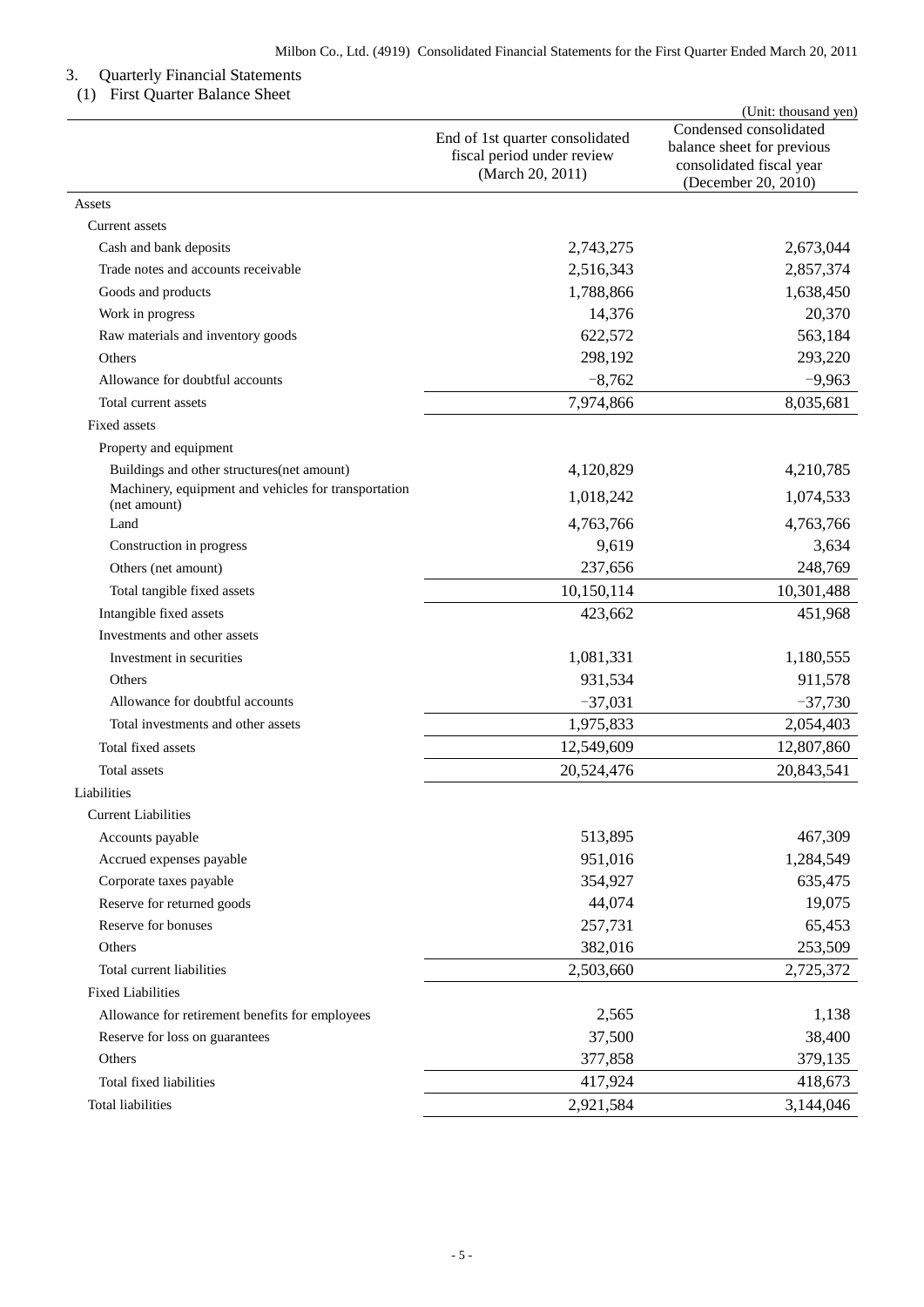|                                             |                                                                                   | (Unit: thousand yen)                                                                                    |
|---------------------------------------------|-----------------------------------------------------------------------------------|---------------------------------------------------------------------------------------------------------|
|                                             | End of 1st quarter consolidated<br>fiscal period under review<br>(March 20, 2011) | Condensed consolidated<br>balance sheet for previous<br>consolidated fiscal year<br>(December 20, 2010) |
| Net Assets                                  |                                                                                   |                                                                                                         |
| Shareholders' equity                        |                                                                                   |                                                                                                         |
| Capital stock                               | 2,000,000                                                                         | 2,000,000                                                                                               |
| Capital surplus                             | 199,120                                                                           | 199,120                                                                                                 |
| Retained earnings                           | 15,722,545                                                                        | 15,779,971                                                                                              |
| Treasury stock                              | $-46,877$                                                                         | $-38,254$                                                                                               |
| Total shareholders' equity                  | 17,874,787                                                                        | 17,940,836                                                                                              |
| Valuation and translation adjustments       |                                                                                   |                                                                                                         |
| Net unrealized gains on other securities    | $-159,026$                                                                        | $-141,280$                                                                                              |
| Foreign currency translation adjustments    | $-112,869$                                                                        | $-100,061$                                                                                              |
| Total valuation and translation adjustments | $-271,896$                                                                        | $-241,341$                                                                                              |
| Total net assets                            | 17,602,891                                                                        | 17,699,495                                                                                              |
| Total liabilities and net assets            | 20,524,476                                                                        | 20,843,541                                                                                              |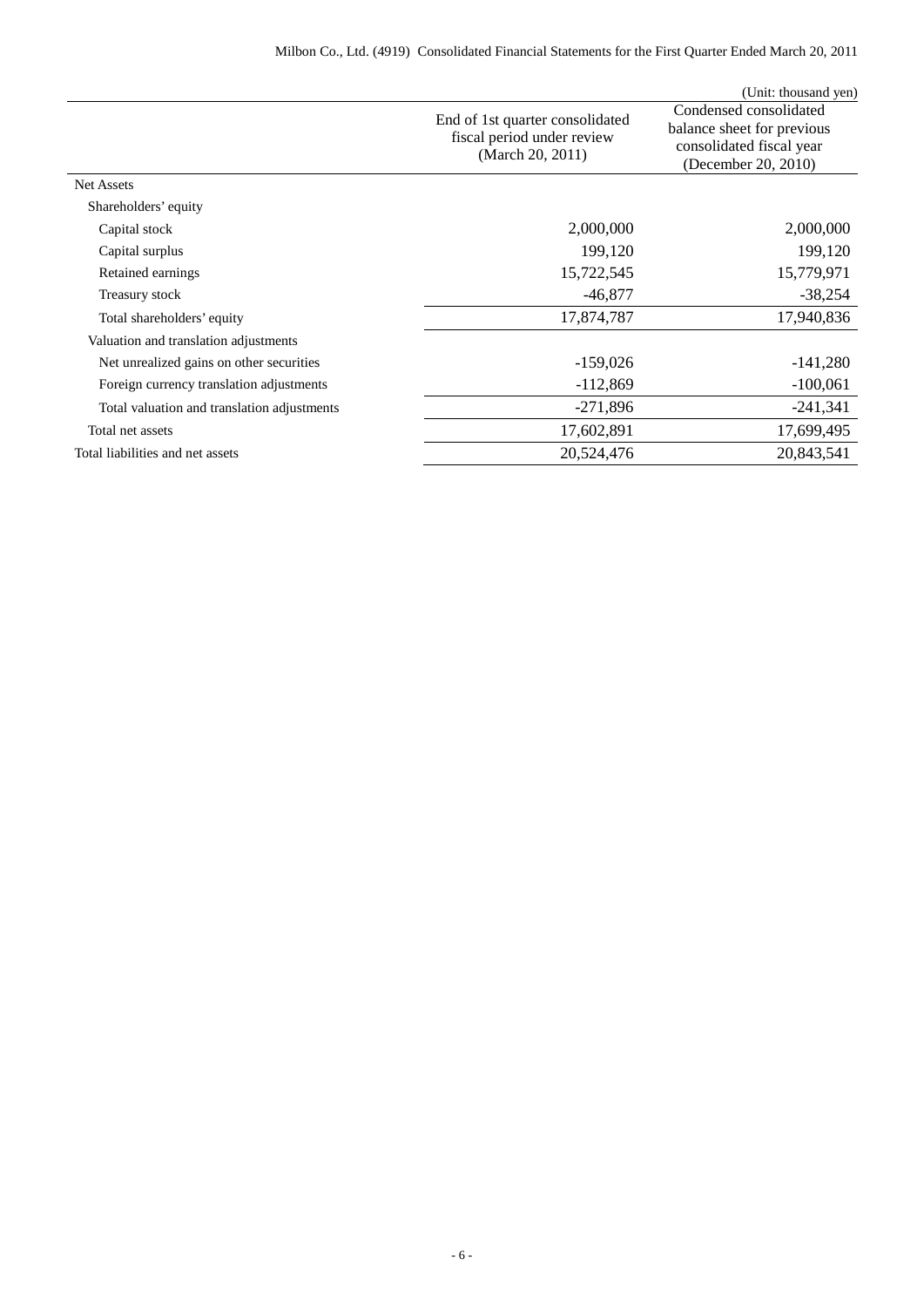## (2) First Quarter Consolidated Statement of Earnings

[1st quarter consolidated fiscal period]

|                                                                                                                  |                                                                                               | (Unit: thousand yen)                                                                                     |
|------------------------------------------------------------------------------------------------------------------|-----------------------------------------------------------------------------------------------|----------------------------------------------------------------------------------------------------------|
|                                                                                                                  | Previous 1st quarter<br>consolidated fiscal period<br>(December 21, 2009 -<br>March 20, 2010) | 1st quarter consolidated fiscal<br>period under review<br>(From December 21, $2010 -$<br>March 20, 2011) |
| <b>Sales</b>                                                                                                     | 4,359,837                                                                                     | 4,632,671                                                                                                |
| Cost of sales                                                                                                    | 1,450,340                                                                                     | 1,512,091                                                                                                |
| Total sales revenues                                                                                             | 2,909,497                                                                                     | 3,120,579                                                                                                |
| Marketing and Administrative Expenses                                                                            | 2,199,038                                                                                     | 2,341,812                                                                                                |
| Operating income                                                                                                 | 710,458                                                                                       | 778,767                                                                                                  |
| Non-operating Income                                                                                             |                                                                                               |                                                                                                          |
| Interest income                                                                                                  | 358                                                                                           | 271                                                                                                      |
| Dividends income                                                                                                 | 192                                                                                           | 192                                                                                                      |
| Rent from company housing                                                                                        | 9,511                                                                                         | 12,429                                                                                                   |
| Others                                                                                                           | 4,753                                                                                         | 2,864                                                                                                    |
| Total non-operating income                                                                                       | 14,815                                                                                        | 15,757                                                                                                   |
| Non-operating Expenses                                                                                           |                                                                                               |                                                                                                          |
| Sales discount                                                                                                   | 76,532                                                                                        | 82,883                                                                                                   |
| Others                                                                                                           |                                                                                               | 85                                                                                                       |
| Total non-operating expenses                                                                                     | 76,534                                                                                        | 82,968                                                                                                   |
| Ordinary income                                                                                                  | 648,739                                                                                       | 711,556                                                                                                  |
| <b>Extraordinary Profit</b>                                                                                      |                                                                                               |                                                                                                          |
| Gain on sale of investment securities                                                                            |                                                                                               | 837                                                                                                      |
| Release of allowance for doubtful accounts                                                                       | 4,024                                                                                         | 1,201                                                                                                    |
| Reversal of reserve for loss on guarantees                                                                       |                                                                                               | 900                                                                                                      |
| Total extraordinary profits                                                                                      | 4,024                                                                                         | 2,938                                                                                                    |
| <b>Extraordinary Loss</b>                                                                                        |                                                                                               |                                                                                                          |
| Loss on disposal of fixed assets                                                                                 | 79                                                                                            |                                                                                                          |
| Loss on retirement of fixed assets                                                                               | 179                                                                                           | 3,375                                                                                                    |
| Loss on revaluation of investments in securities                                                                 |                                                                                               | 65,290                                                                                                   |
| Value of impact associated with the application of the<br>"Accounting Standard for Asset Retirement Obligations" |                                                                                               | 28,320                                                                                                   |
| Total extraordinary losses                                                                                       | 259                                                                                           | 96,986                                                                                                   |
| Quarterly net income before income taxes and minority<br>interests                                               | 652,503                                                                                       | 617,508                                                                                                  |
| Income taxes-Current                                                                                             | 260,089                                                                                       | 344,724                                                                                                  |
| Income taxes-Deferred                                                                                            | 42,239                                                                                        | $-83,864$                                                                                                |
| Total corporate and other taxes                                                                                  | 302,328                                                                                       | 260,860                                                                                                  |
| Quarterly net income                                                                                             | 350,175                                                                                       | 356,648                                                                                                  |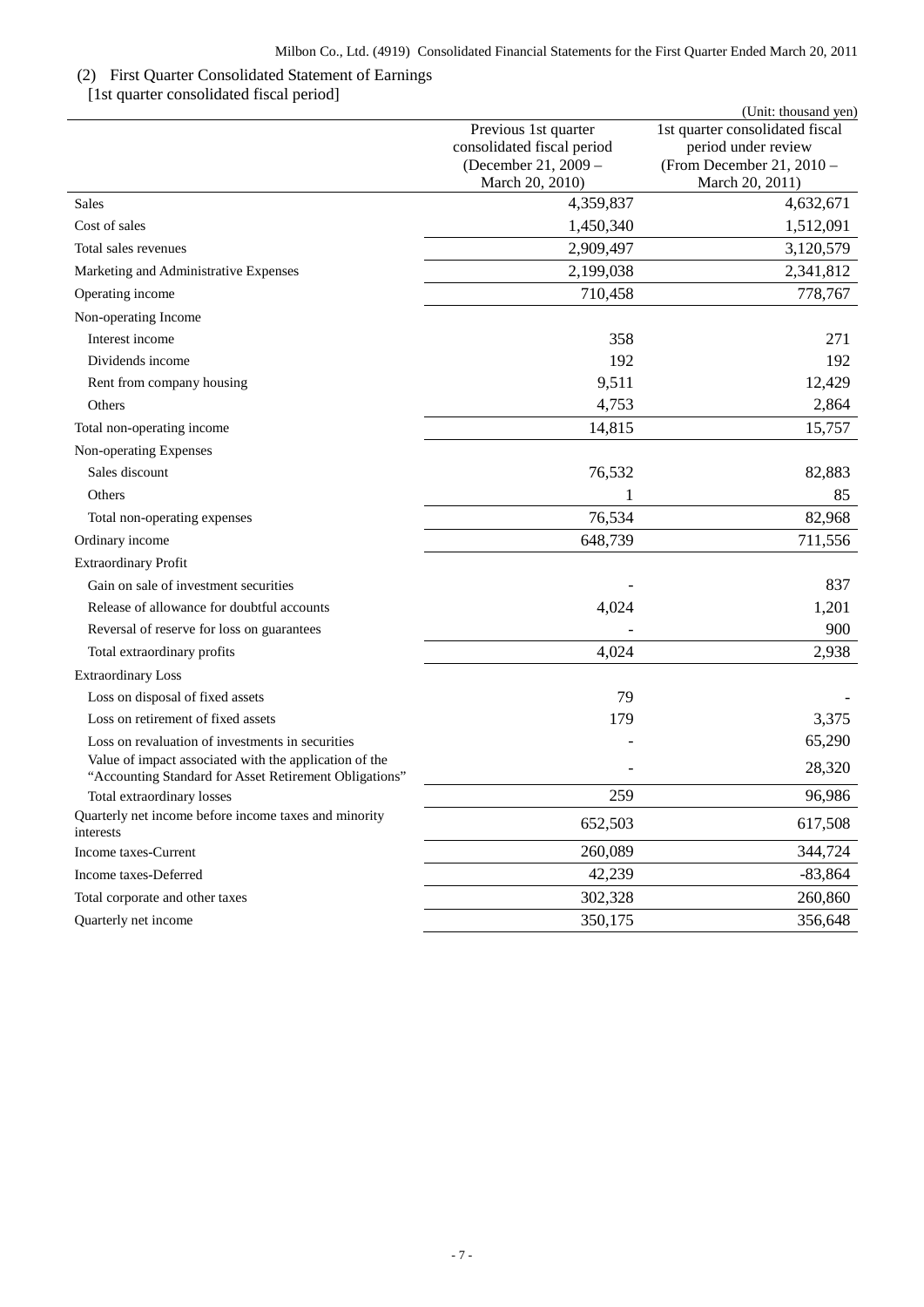## Milbon Co., Ltd. (4919) Consolidated Financial Statements for the First Quarter Ended March 20, 2011

## (3) Quarterly Consolidated Statement of Cash Flows

|                                                                                                 |                                                                                               | (Unit: thousand yen)                                                                                   |
|-------------------------------------------------------------------------------------------------|-----------------------------------------------------------------------------------------------|--------------------------------------------------------------------------------------------------------|
|                                                                                                 | Previous 1st quarter<br>consolidated fiscal period<br>(December 21, 2009 -<br>March 20, 2010) | 1st quarter consolidated fiscal<br>period under review<br>(From December 21, 2010 -<br>March 20, 2011) |
| Cash flows from operating activities                                                            |                                                                                               |                                                                                                        |
| Quarterly net income before income taxes and minority                                           | 652,503                                                                                       | 617,508                                                                                                |
| interests<br>Depreciation and amortization expense                                              | 225,781                                                                                       | 234,688                                                                                                |
| Increase (decrease) in allowance for doubtful accounts                                          | $-28,762$                                                                                     | $-1,201$                                                                                               |
| Increase (decrease) in the provision for bonuses                                                | 182,611                                                                                       | 192,317                                                                                                |
| Increase (decrease) in provision for returned product                                           |                                                                                               |                                                                                                        |
| adjustment<br>Change (decrease) in value of the reserve for loss on                             | $-20,434$                                                                                     | 24,998<br>$-900$                                                                                       |
| guarantees                                                                                      |                                                                                               |                                                                                                        |
| Change in allowance for retirement benefits for employees                                       | 303                                                                                           | 1,458                                                                                                  |
| Decrease (increase) in the prepaid pension cost                                                 | 11,095                                                                                        | 10,461                                                                                                 |
| Interest and dividends received                                                                 | $-550$                                                                                        | $-463$                                                                                                 |
| Foreign exchange loss (gain)                                                                    | 68                                                                                            | 2,513                                                                                                  |
| Loss (gain) on sale of investment securities                                                    |                                                                                               | $-837$                                                                                                 |
| Loss (gain) on valuation of investment securities<br>Profit or loss on disposal of fixed assets | 79                                                                                            | 65,290                                                                                                 |
| Loss from the sale/disposition of fixed assets                                                  | 179                                                                                           |                                                                                                        |
| Value of impact associated with the application of the                                          |                                                                                               | 3,375                                                                                                  |
| "Accounting Standard for Asset Retirement Obligations"                                          |                                                                                               | 28,320                                                                                                 |
| Decrease (increase) in accounts receivable - trade                                              | 231,088                                                                                       | 340,656                                                                                                |
| Decrease (increase) in inventories                                                              | $-179,295$                                                                                    | $-206,980$                                                                                             |
| Increase (decrease) in accounts payable related to<br>procurement transactions                  | 434,541                                                                                       | 47,643                                                                                                 |
| Others                                                                                          | $-103,89$                                                                                     | $-157,620$                                                                                             |
| Subtotal                                                                                        | 1,405,313                                                                                     | 1,201,231                                                                                              |
| Interest and dividends received                                                                 | 648                                                                                           | 553                                                                                                    |
| Payment of retirement benefits for directors                                                    | $-194,441$                                                                                    | $-29,596$                                                                                              |
| Payment of corporate and other taxes                                                            | $-544,161$                                                                                    | $-618,118$                                                                                             |
| Cash flows from operating activities                                                            | 667,358                                                                                       | 554,069                                                                                                |
| Cash flows from investing activities                                                            |                                                                                               |                                                                                                        |
| Sale of investment securities                                                                   |                                                                                               | 5,551                                                                                                  |
| Purchase of property and equipment                                                              | $-62,480$                                                                                     | $-58,390$                                                                                              |
| Proceeds from sales of property, plant and equipment                                            | 253                                                                                           |                                                                                                        |
| Payment due to the acquisition of intangible fixed assets                                       | $-73,555$                                                                                     | $-31,827$                                                                                              |
| Payment due to loans                                                                            | $-350$                                                                                        | $-1,500$                                                                                               |
| Collection of the loan payment                                                                  | 5,088                                                                                         | 4,744                                                                                                  |
| Expenditure due to deposit of fixed term deposits                                               | $-829$                                                                                        |                                                                                                        |
| Payment due to the placement of guarantee money                                                 | $-5,935$                                                                                      | $-2,427$                                                                                               |
| Collection of guarantee money                                                                   | 2,642                                                                                         | 2,646                                                                                                  |
| Payment into insurance reserve fund                                                             | $-1,903$                                                                                      | $-857$                                                                                                 |
| Others                                                                                          | $-1,533$                                                                                      | $-2,547$                                                                                               |
| Cash flows from investing activities                                                            | $-138,601$                                                                                    | $-84,607$                                                                                              |
| Cash flows from financing activities                                                            |                                                                                               |                                                                                                        |
| Net decrease (increase) in treasury stocks                                                      | 65                                                                                            | $-9,114$                                                                                               |
| Payment of dividends                                                                            | $-319,878$                                                                                    | $-381,278$                                                                                             |
| Cash flows from financing activities                                                            | $-319,813$                                                                                    | $-390,392$                                                                                             |
| Effect of exchange rate fluctuations on cash and cash<br>equivalents                            | 8,599                                                                                         | $-8,777$                                                                                               |
| Increase (decrease) in cash and cash equivalents                                                | 217,543                                                                                       | 70,291                                                                                                 |
| Cash and cash equivalents at beginning of period                                                | 1,666,170                                                                                     | 2,670,550                                                                                              |
| Cash and cash equivalents at end of current quarter                                             | 1,883,713                                                                                     | 2,740,842                                                                                              |